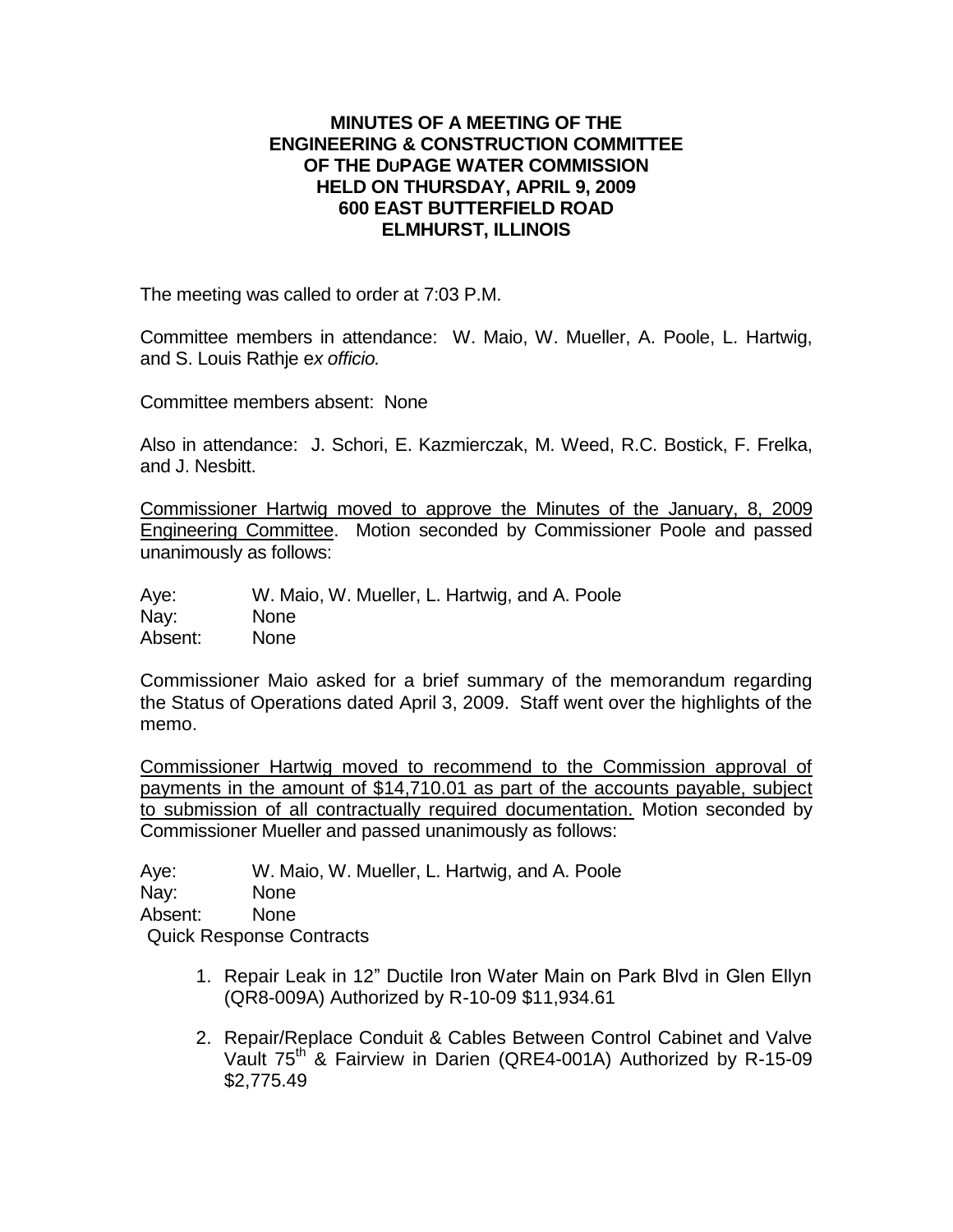Commissioner Poole inquired as to the status of the Lexington generation project and if J.J. Henderson was on schedule. Staff informed him that the job was behind schedule due to permitting problems with the City of Chicago and the CTA.

Commissioner Poole inquired as to the status of the barbwire removal on the fence along Cadwell Ave. Staff informed him that the barbwire removal would be handled by Commission staff.

Commissioner Mueller moved to recommend to the Commission approval of Resolution No. R-20-09: A Resolution Approving and Ratifying Certain Work Authorization Orders Under Quick Response Contract QR-8/08 at the April 9, 2009, DuPage Water Commission Meeting. Motion seconded by Commissioner Poole. The motion passed unanimously as follows:

Aye: W. Maio, W. Mueller, L. Hartwig, and A. Poole Nay: None Absent: None

Commissioner Poole moved to recommend to the Commission approval of Resolution No. R-21-09: A Resolution Approving and Ratifying Certain Contract Change Orders at the April 9, 2009, DuPage Water Commission Meeting Resolution. Motion seconded by Commissioner Poole. Commissioner Hartwig inquired about the progress on the job. Staff informed him that the Commission and the Department of Water Management were working on expediting the permit process with the CTA. The motion passed unanimously as follows:

Aye: W. Maio, W. Mueller, L. Hartwig, and A. Poole Nay: None Absent: None

Commissioner Mueller moved to recommend to the Commission approval of Resolution No. R-24-09: A Resolution Approving and Authorizing the Execution of a Master Contract with Peters & Associates, Inc. for Computer Consulting Services at the April 9, 2009 Commission Meeting. Motion seconded by Commissioner Hartwig. Commissioner Maio wanted a statement included in the minutes that the General Manger made it very clear to all the Commissioners that there would not be any personal conflicts with Peters & Associates and that General Manager Martin's son would never work on any Commission projects. Commissioners Hartwig, Mueller, and Poole all agreed and seconded Commissioner Maio's comments. The motion passed unanimously as follows:

Aye: W. Maio, W. Mueller, L. Hartwig, and A. Poole Nay: None Absent: None